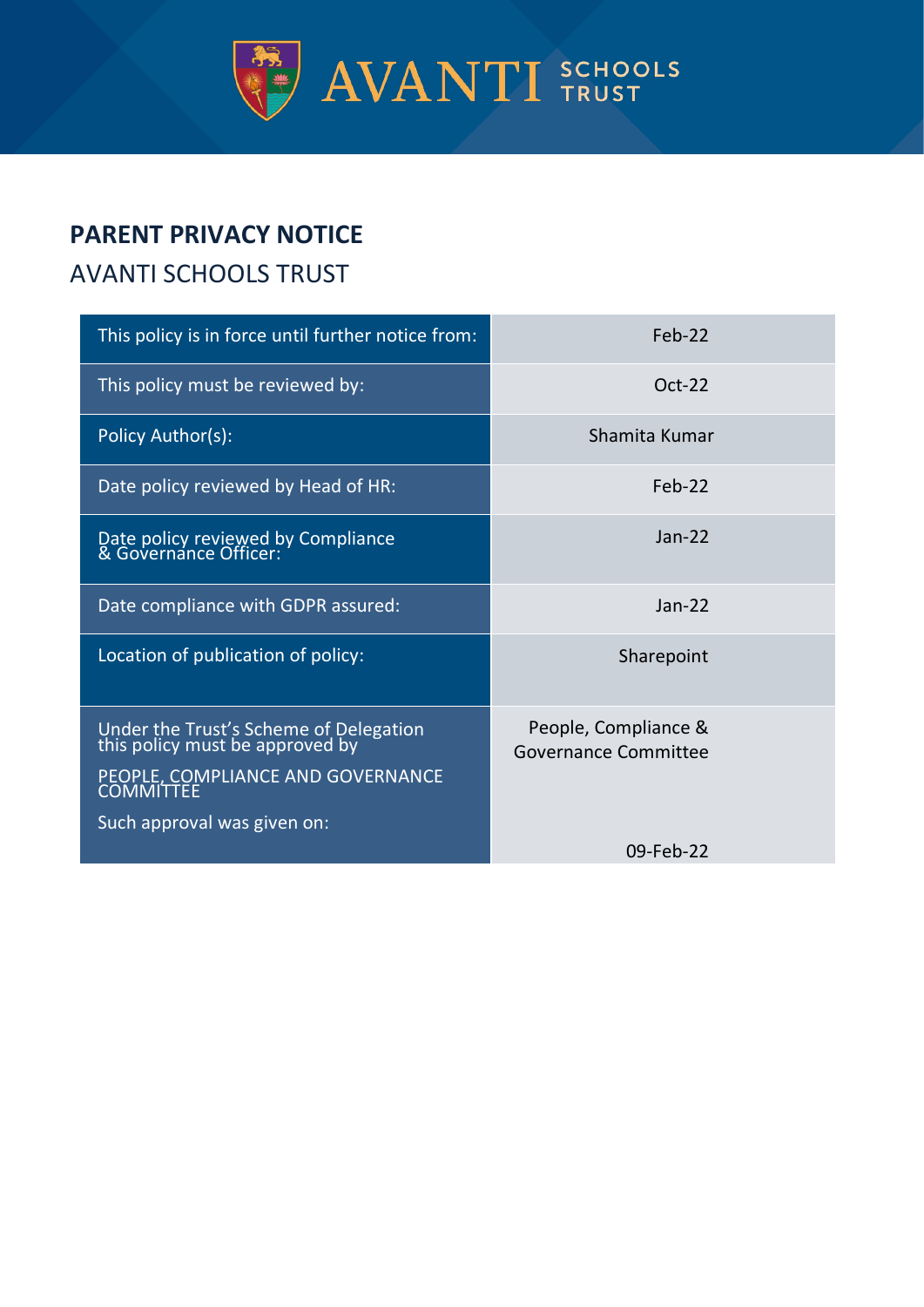## **PRIVACY NOTICE RELATING TO PARENT INFORMATION**

## **What is the purpose of this Notice?**

This is our Trust's Privacy Notice which is intended to provide you with information about how and why we process parent information. It is also intended to provide you with other information which is required under the UK General Data Protection Regulation (the retained EU law version of the General Data Protection Regulation (EU) 2016/679) (GDPR) and the Data Protection Act 2018 (DPA). The GDPR and DPA contain the key laws relating to data protection.

It is important to the Trust, and a legal requirement, that we are transparent about how we process parent information. As a Trust that processes parent information, we are known as a "data controller". This means that we collect and use personal information for specified purposes which this Privacy Notice has been designed to tell you about.

#### **The Data Protection Officer**

The school has an appointed Data Protection Officer (DPO), HY Education, who can be contacted in writing at HY Education, 3 Reed House, Hunters Lane, Rochdale, OL16 1YL or by telephone on 0161 543 8884 or by email [\(DPO@wearehy.com\)](mailto:DPO@wearehy.com). The DPO is responsible for dealing with data protection issues within the school and you can contact the DPO should you wish to discuss any issues or concerns that you have about data protection.

#### **What categories of parent information do we collect?**

The types of parent information that we collect include:

- Parent names
- Date of birth
- Unique National Insurance number
- Contact details
- CCTV images

We may also receive some information from our Local Authority, other schools and the DfE.

#### **What is the purpose of us collecting and using parent information?**

The purposes for which the school collects personal information are as follows:-

- To communicate with parents/carers about their child
- Monitor and report on pupil process
- To provide appropriate pastoral care
- For health and safety purposes
- To address safeguarding concerns
- To receive government funding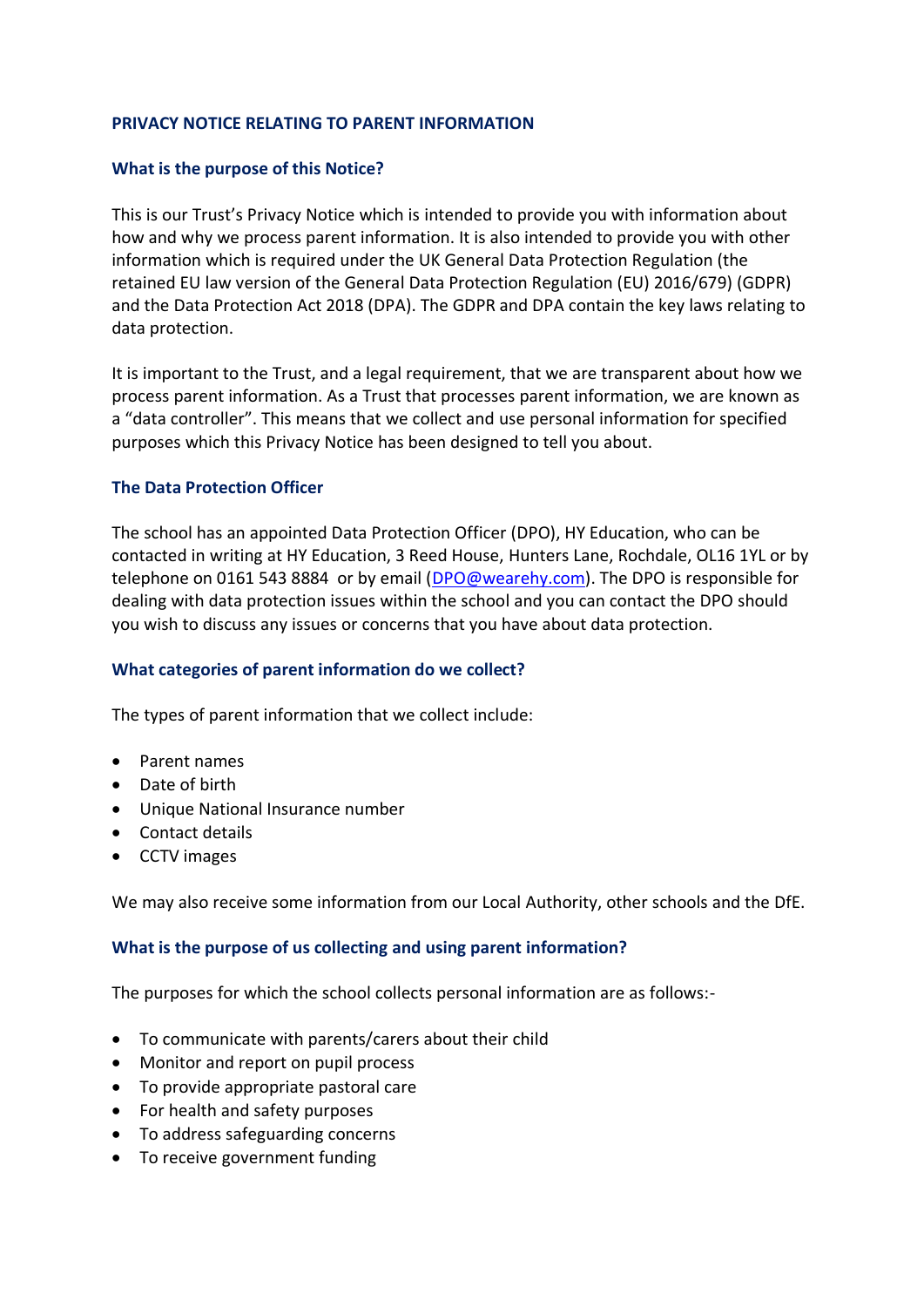## **Why is it lawful to collect this parent information?**

As a school, we are subject to a wide range of laws which we must comply with, including maintaining contact with individuals with parental responsibility for our pupils. To comply with these laws, we only process personal information as far as is necessary to meet those obligations. We also process some of the information described in this privacy notice to carry out public tasks vested in us to effectively manage the school.

Some types of personal information are regarded as more sensitive under the GDPR and referred to as being a 'special category' of personal information. We are unlikely to process this type of information in relation to parents.

#### **Who will we share parent information with?**

Those who we may share parent information with include the following:-

- Our local authority
- The Department for Education (DfE)
- Other education providers
- Multi-agency partners
- Professional advisors
- Service providers who provide IT and communication tools

#### The Department for Education

The Department for Education (DfE) collects personal data from educational settings and local authorities via various statutory collections. We are required to share information with the Department for Education (DfE) either directly or via our local authority for the purpose of those data collections, under:

Section 5 of The Education (Information About Individual Pupils) (England) Regulations 2013. All data is transferred securely and held by DfE under a combination of software and hardware controls, which meet the current government security policy framework. For more information, please see 'How Government uses your data' section.

#### Local Authorities

We may be required to share information about parents with the local authority to ensure that they can conduct their statutory duties under the Schools Admission Code, including conducting Fair Access Panels.

#### **How long will we hold parent information for?**

We will hold parent information for a period of time specified by law and as detailed within our retention policy. For more information, please contact the DPO.